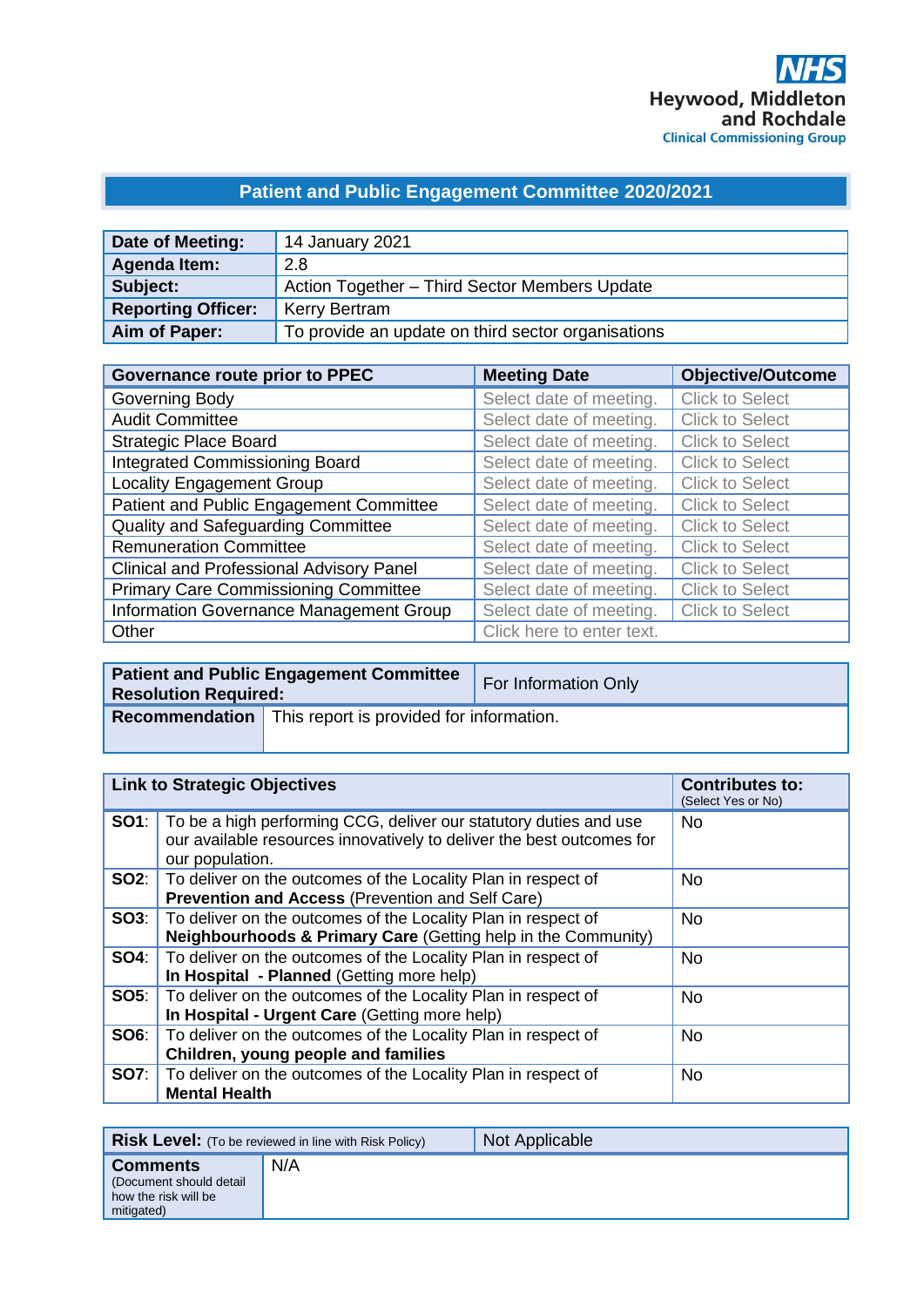# **Heywood, Middle** and Rochdale **Clinical Commissioning Group**

| <b>Content Approval/Sign Off:</b>                                 |                |
|-------------------------------------------------------------------|----------------|
| The contents of this paper have been<br>reviewed and approved by: | Not applicable |
| <b>Clinical Content signed off by:</b>                            | Not applicable |
| Financial content signed off by:                                  | Not applicable |

|                                                       | <b>Completed:</b> |
|-------------------------------------------------------|-------------------|
| Clinical Engagement taken place                       | Not Applicable    |
| Patient and Public Involvement                        | Not Applicable    |
| <b>Patient Data Impact Assessment</b>                 | Not Applicable    |
| Equality Analysis / Human Rights Assessment completed | Not Applicable    |

## **Executive Summary**

Below are updates on collaborative projects that Action Together is working on with VCFSE partners, for circulation to the HMR CCG Patient and Public Engagement Committee 14 January 2021.

- Community Warehouse (Distribution centre supporting the Food Solutions Network 25 VCFSE providers - with access to bulk food, supplies and care packages)
- Digit-Tech Library (Tech loaning and refurbishment scheme-Partnership of 10 VCFSE providers)
- Economic Support Network (developing community pathways and support champions around debt, work and financial wellbeing)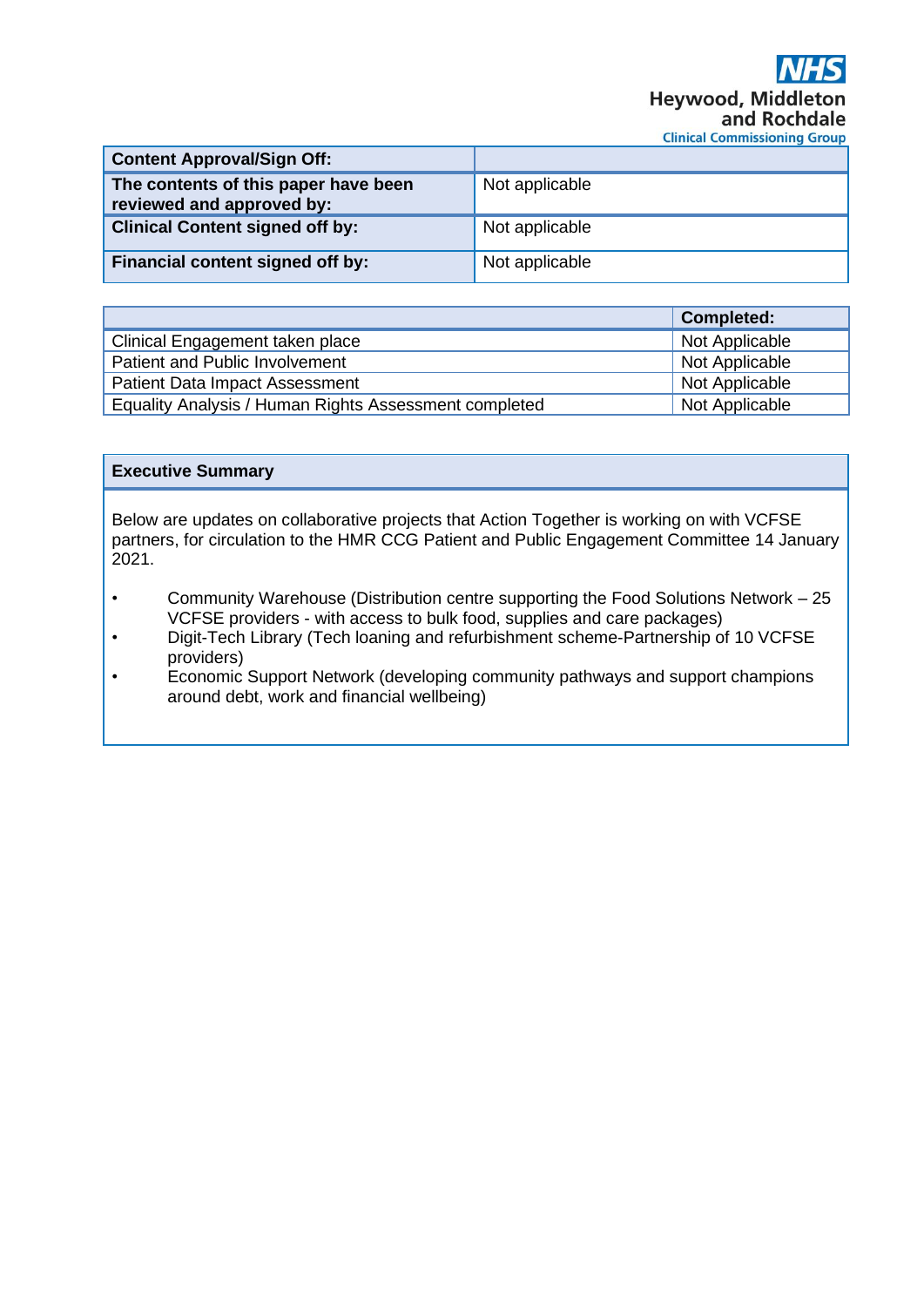# **Community Warehouse update 4.12.20**

## **How we started**

The Food Solutions Network was established in response to the COVID pandemic, facilitating over 20 community, voluntary, faith and social enterprise sector organisations, alongside statutory partners, to improve access to food for the people of Rochdale Borough.

The aim is for everyone in the Rochdale borough to be able to enjoy nutritious, appropriate food with dignity and without deprivation. We meet every 2 weeks via zoom facilitated by Action [Together,](https://www.actiontogether.org.uk/about-us) we are running several projects from this network including strengthening the delivery of food pantries in the borough and setting up a Community Warehouse.

### **What is the Community Warehouse?**

The Community Warehouse is a central distribution hub that can receive bulk donations and supplies for redistribution to voluntary sector groups allowing smaller food providers to take advantage of surplus donation schemes.

The warehouse will be stocked with food/essential supplies but also economic, health and wellbeing support resources created by other charities and partners (such as Family Art Packs, New Baby packs) recognising that food is a 'gateway' to whole person support.

### **People**

**Paid Co-ordinator role: Cath Entwistle** (6 hours a week job share with Rochdale food bank)

- Manage the 'warehouse floor' process of incoming and outgoing resources
- Manage the quarantine processes
- Oversee the weekly stock take

# **Neighbour Facilitator 6 hours a week: Interviews 10.12.20**

- Prepare a weekly offer spreadsheet for the Food Solutions Network and send out
- Prepare a weekly order sheet for the warehouse team to prepare for the Food Solutions Network
- Respond to many queries/edits to the above from orgs and from warehouse





on what we do BIT.LY/36GNORG



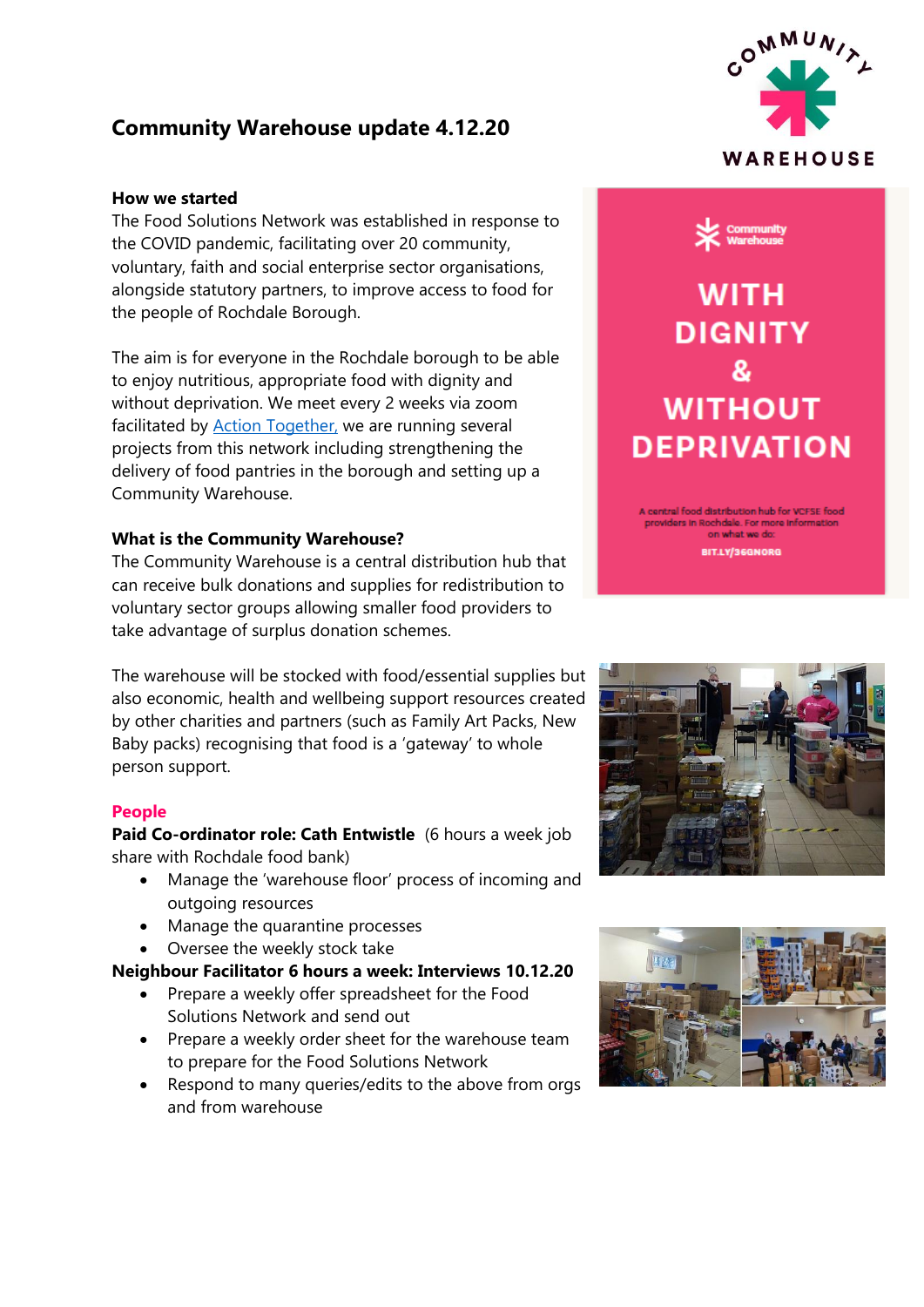# **Volunteer Roles**

## **Task Supervisor**

- Work with the Warehouse Coordinator to agree the functions required and develop appropriate volunteer roles
- Help the Warehouse Coordinator to brief the volunteers on what is expected of them, follow relevant guidance and provide support.
- Develop a rota and communicate this with volunteers as required
- Help the Warehouse Coordinator to complete a situation report at the end of each session
- To help to create a culture of openness and support amongst volunteers

# **Pick and Packer**

- Pick and Pack items from the existing stock in the warehouse to prepare for distribution.
- Unpack deliveries moving heavy bulky boxes, quarantining
- Perform general stocking duties each shift including storing and stocking products in/on bins, pallets, shelves and racks.

# **Donations In**

We have set up a Street Ambassador scheme to coordinate donations from residents and donation schemes with Rochdale Borough Council, Rochdale Infirmary and Rochdale AFC.

We are developing relationships with wholesalers and local small businesses to create a local ['fareshare'](https://fareshare.org.uk/) type waste food collection scheme for independent shops, including businesses that serve Black Asian and Minority Ethnic Communities.

We are working closely with Food Solutions Network partners to manage surplus stock via our redistribution routes to the VCFSE sector.

## **What we have received so far:**

- Angies Angels: Green crates, pasta, winter warmers
- Deaf Rhinos: footballs
- Cartwheel arts: 150 creative booklets
- Rochdale Borough Council: Over 2000 individual items of food including tea, coffee, rice, pasta, tins, flour etc. Used to make up 200 emergency food parcels that residents can access via the council helpline.
- Purchased stock of food suitable for Arab, South Asian and African communities from local wholesalers.





OMMUN



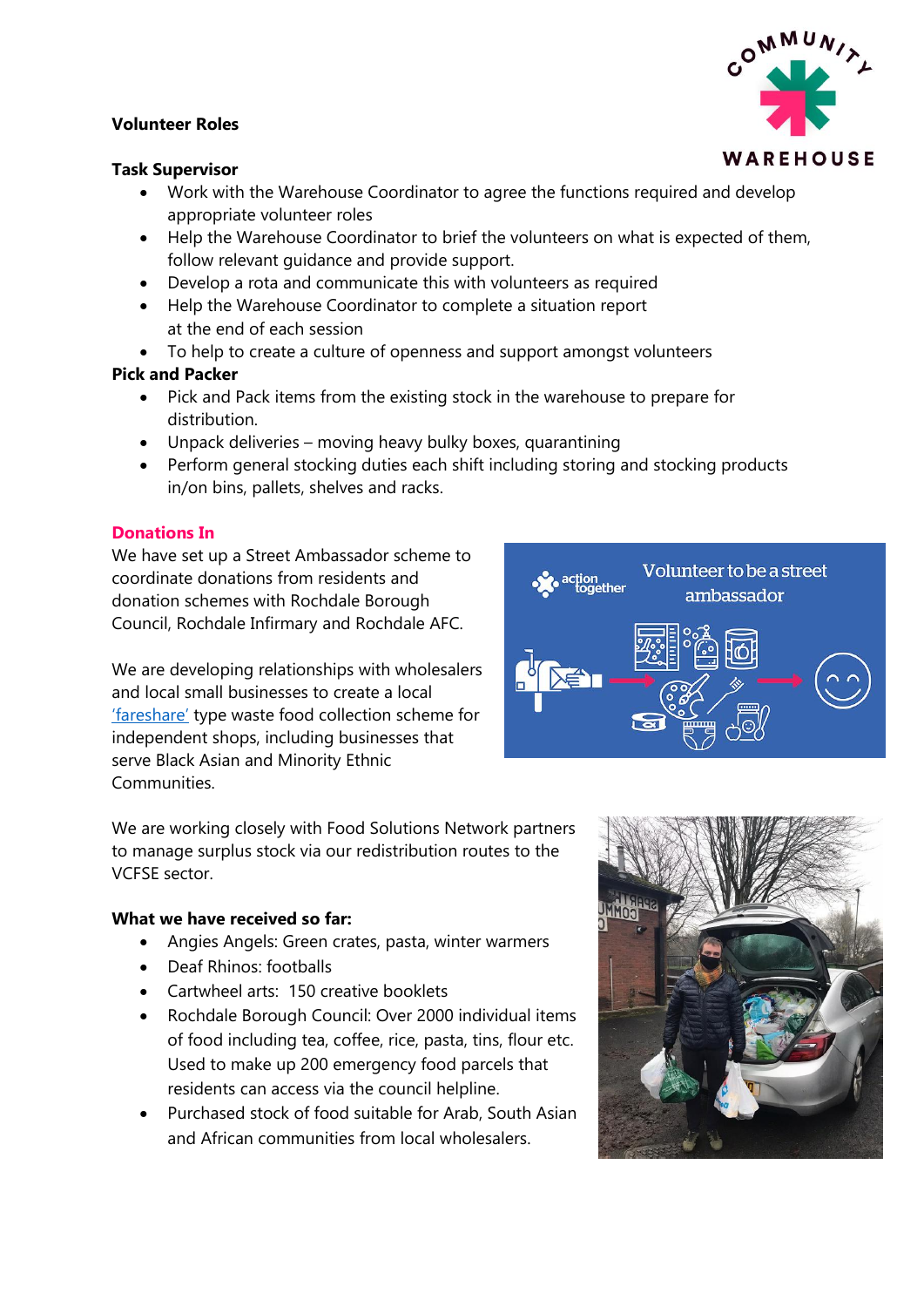

- 19 Street Ambassadors recruited and hundreds of individual donations from residents via the Street Ambassador scheme
- 10 volunteers induction for volunteer warehouse roles
- £5k donation from BES Ltd
- Commitment to Christmas Hamper project with Mecca Bingo
- Branding created!

## **On their way..**

- Middleton in Action coming to donate surplus resources they've been donated from their community
- 2000 'Keeping Well this Winter' booklets from the GM aging hub
- A team for one shift a week from the Skill Mill (Skill Mill are a social enterprise and employ young, ex-offenders, actively reducing reoffending whilst increasing life chances for employees)

# **Donations Out**

## **Redistribution Process**

- 1. Donations/ deliveries are pursued and offers are picked up or directed to the warehouse
- 2. The warehouse team keep an up-to-date inventory spreadsheet on google sheets (Stock take every Monday)
- 3. Neighbourhood Facilitator prepares a spreadsheet from this based on known priorities
- 4. NF shares this list with the Food Solutions Network, and they fill in their requests on the Stock Request Form.
- 5. NF updates the allocation process with numbers from the Stock Request form
- 6. Final decisions on allocations are made on Thursday
- 7. Neighbourhood Facilitator prepares an allocation spreadsheet on Friday for the warehouse team with what items were agreed for each org, which ones need deliveries & who will be collecting
- 8. The warehouse team makes up the orders on Monday
- 9. The weekly process starts again!

# **Redistribution in the first fortnight (whilst setting up the building and recruiting warehouse team!)**

- We have supported Nigerian Community Association, Caring and Sharing and Rochdale Foodbank with small supplies.
- We have delivered food parcels to KYP, Nigerian Community Association, Caring and Sharing, The Lighthouse Project and Crimble Croft community centre and topped up Primary Mutual Aid Groups stock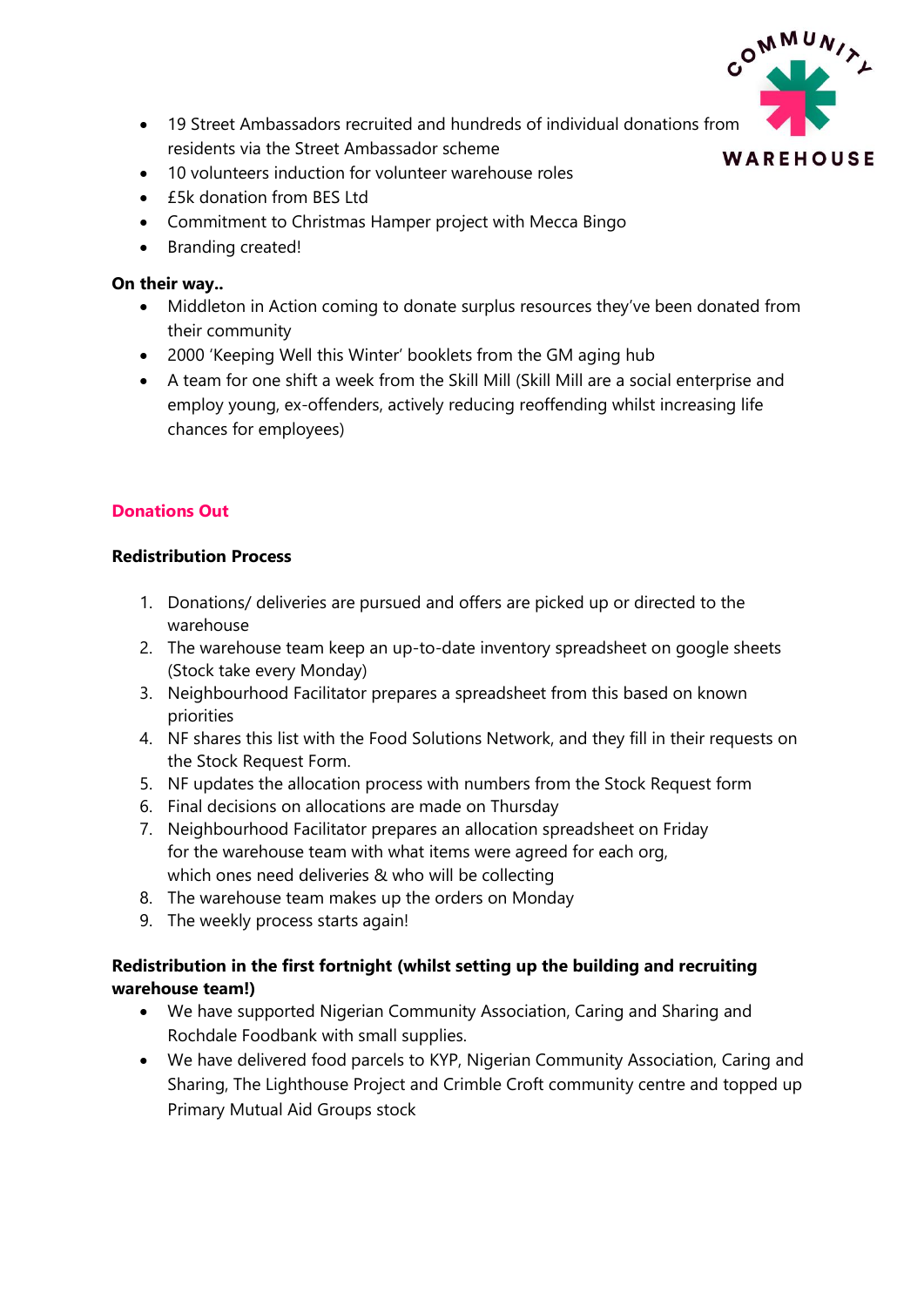

# **Rochdale Digital Tech Library**

At the start of the Covid pandemic in 2020 a group of grassroots voluntary organisations, in collaboration with Action Together in Rochdale, came together to do something about the digital poverty and exclusion that they witnessed in their communities.

This group of voluntary organisations didn't just talk about it, they did something about it. They decided to form a consortium with a signed Partnership Agreement to get funding to purchase digital equipment to loan to people in need in their communities.

The partnership is made up of organisations that work at the grassroots within their communities of interest including: older people, young people and families, women and families from Black and South Asian communities, refugees and asylum seekers and people living with mental health issues across the borough of Rochdale.

[https://www.rochdaleonline.co.uk/news-features/2/news](https://www.rochdaleonline.co.uk/news-features/2/news-headlines/136222/newlyformed-rochdale-digital-consortium-formed-to-tackle-digital-poverty)[headlines/136222/newlyformed-rochdale-digital-consortium-formed-to](https://www.rochdaleonline.co.uk/news-features/2/news-headlines/136222/newlyformed-rochdale-digital-consortium-formed-to-tackle-digital-poverty)[tackle-digital-poverty](https://www.rochdaleonline.co.uk/news-features/2/news-headlines/136222/newlyformed-rochdale-digital-consortium-formed-to-tackle-digital-poverty)

Since their launch, the Digital Tech Library have gone on to secure more cash from funding bids to purchase even more new equipment to loan out.

The next phase, with support from Public Health and Rochdale Borough Housing funding, is to upscale the Digital Tech Library. By working in partnership with Rochdale Council's library service, the consortium will be able to expand their offer to reach more people. This includes having some digital devices for loan in the libraries that are currently open across the borough, which will enable people to access free wi-fi and support to get online.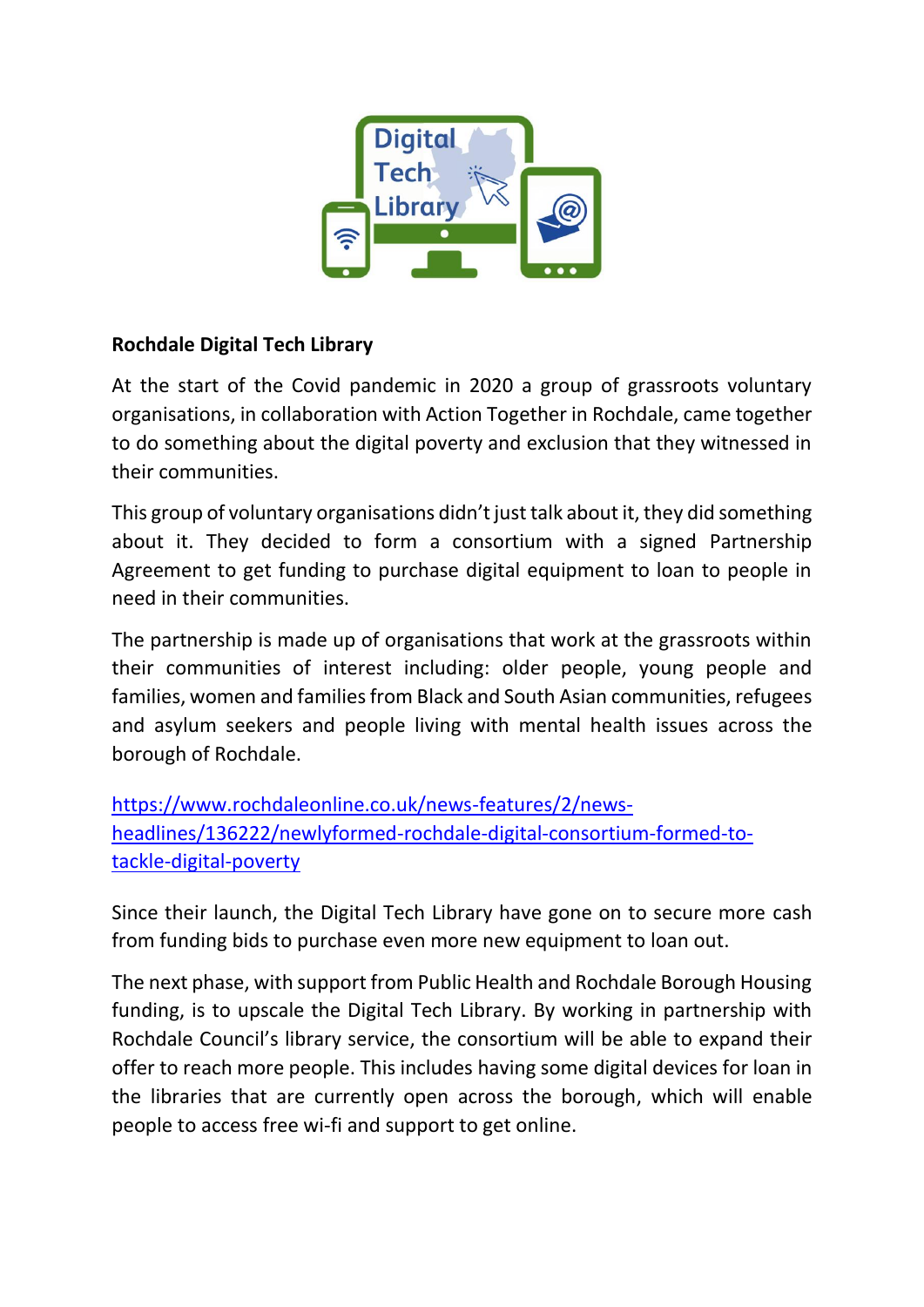Living Well are part of the consortium and offer the support of Digital Champion volunteers to help people get online. HMR Circle's Digital Project Coordinator works specifically with older people in independent living schemes to offer oneto-one support. Additional support for people who are disabled has been offered by the Disability Forum and RADDAG through their peer support project.

Along with new equipment, the Digital Tech Library are organising some Repair Workshops to repair and refurbish digital devices including laptops, printers, games consoles and old mobile phones that have kindly been donated through the 'Winter in Rochdale' appeal [https://www.actiontogether.org.uk/winter](https://www.actiontogether.org.uk/winter-support)[support](https://www.actiontogether.org.uk/winter-support)

The Repair Workshops are being held in community venues and facilitated by Heritage Hackers who support people to fix, make and re-use things.

Rochdale Council's Work, Health and Skills team have supported the consortium from the beginning and are fully supportive of the new community-based learning Repair Workshops where people can develop, learn from each other and upskill themselves.

"For me, one of the best things about this consortium is that it brings together different grassroots voluntary organisations who wouldn't necessarily have worked together before. Working in partnership with others, they are actively making a difference in tackling the digital divide experienced by people in local communities" said Suzanne Vincent, Partnerships Co-ordinator at Action Together in Rochdale.

If you know someone who needs a digital device and support to get online, referrals to the Digital Tech Library will be open shortly (January 2021) through completion of a referral form to the Digital Co-ordinator.

If anyone would like to donate any good condition digital equipment, then please email [info@actiontogether.org.uk](mailto:info@actiontogether.org.uk) to arrange collection. There is also a Just-Giving Page if you would like to make a financial contribution to the Digital Tech Library to enable the consortium to purchase more new devices for loan.

[https://www.justgiving.com/campaign/RochdaleWinterCampaign-](https://www.justgiving.com/campaign/RochdaleWinterCampaign-TechEquipment)**[TechEquipment](https://www.justgiving.com/campaign/RochdaleWinterCampaign-TechEquipment)**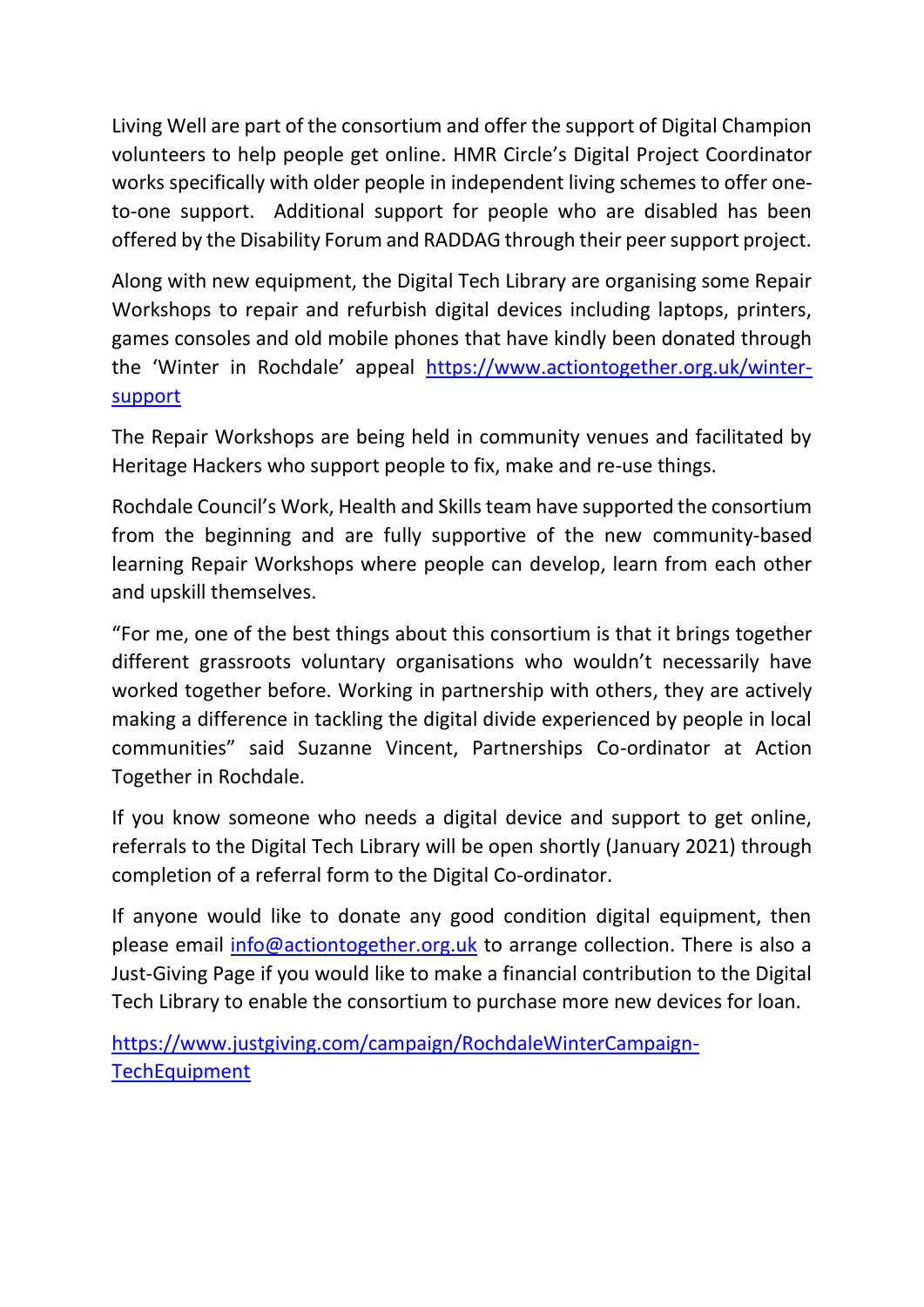



# **Economic Support Network update December 2020**

#### **Where we started**

The Economic Support Network was established to build an ecosystem of economic support that values worth beyond wealth and maximises opportunities to tackle scarcity. This means working collaboratively to support people around money, benefits, income, financial hardship and support needed to develop skills, participate in volunteering and access better work.

The Economic Support Network has been meeting monthly since Autumn 2020 with an open invitation to any who are interested and mailing list of 119. It is co-chaired by Action Together and Citizens Advice, with a core membership of Voluntary, Community, Faith and Social Enterprise (VCFSE) organisations, statutory bodies such as the Work & Skills Team at Rochdale Council, as well as interested citizens and volunteers, including elected councillors.

#### **What are we aiming to achieve?**

An Action Plan was developed collectively in early sessions pulling out 4 priorities and the actions which would be required to achieve them.

The Priorities agreed were:

- 1. Develop community-led economic **support pathways** and work together to promote, resource and strengthen these
- 2. Support the **Community Champions** model (people with lived experience enabled to help people navigate systems) and connect to VCFSE provision
- 3. Connect **volunteering, training and employment** to the Food Cooperative Warehouse initiative
- 4. Develop a '**funding mentor scheme**' programme to maximise funding coming into the borough for VCFSE organisations, with a focus on supporting under-represented groups access funding, to support people around financial hardship

#### **What have we done?**

Early attention has focused on priorities 1 and 2 as well as expanding the involvement and influence to connected agendas and initiatives so that the Network is effectively linked into other relevant activities in Rochdale Borough.

#### **Priority 1: Support Pathways**

Drawing on mapping completed by local organisations and Council services during the COVID pandemic, as well as a model shared by Greater Manchester Poverty Action as part of a pilot in neighbouring boroughs, the Economic Support Network has co-produced a 'Triage Tool' to help people navigate where to go when facing economic hardship that can meet all their needs quickly and effectively.